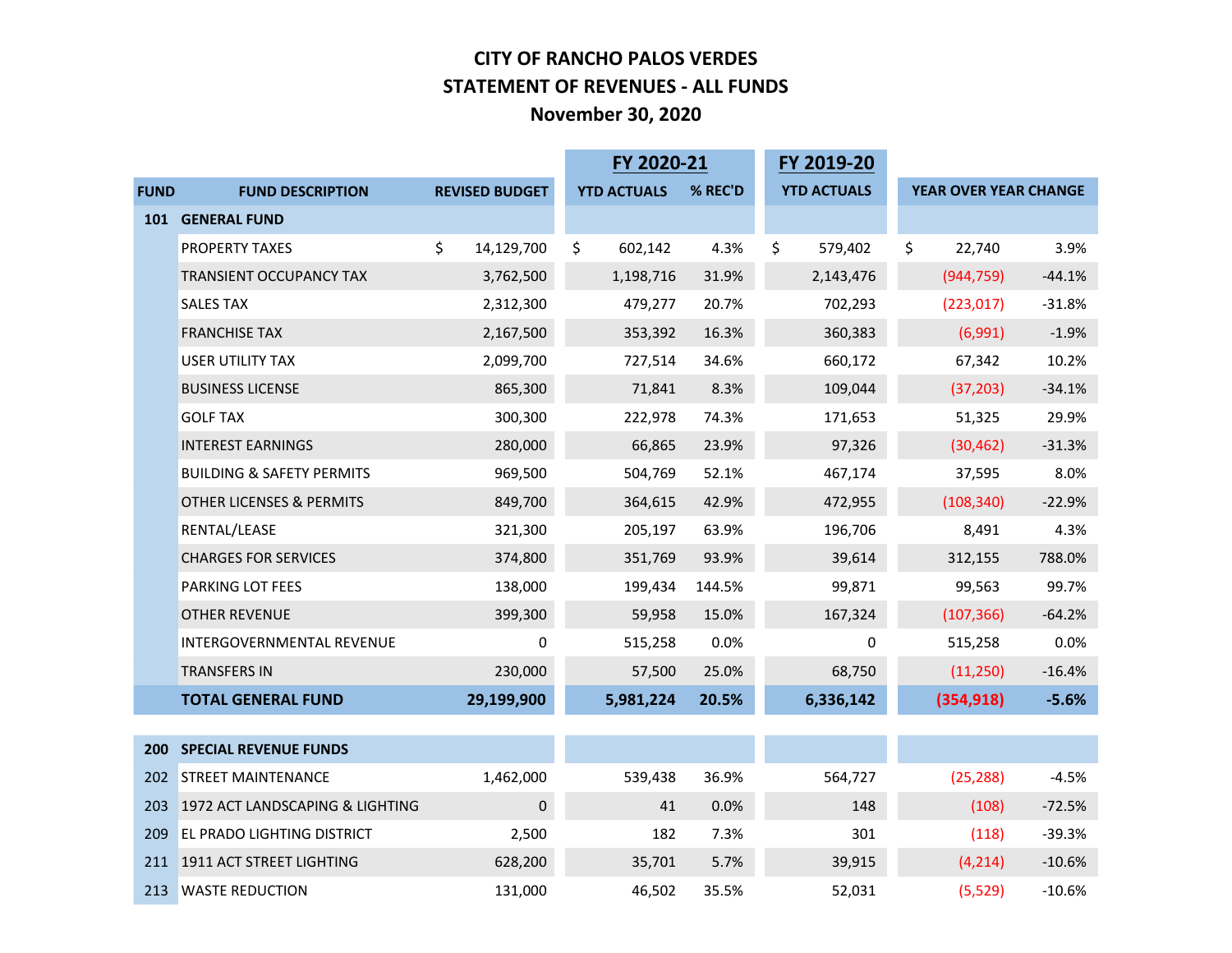#### **CITY OF RANCHO PALOS VERDES STATEMENT OF REVENUES - ALL FUNDS November 30, 2020**

|             |                                     |                       | FY 2020-21         |         | FY 2019-20         |                       |           |
|-------------|-------------------------------------|-----------------------|--------------------|---------|--------------------|-----------------------|-----------|
| <b>FUND</b> | <b>FUND DESCRIPTION</b>             | <b>REVISED BUDGET</b> | <b>YTD ACTUALS</b> | % REC'D | <b>YTD ACTUALS</b> | YEAR OVER YEAR CHANGE |           |
| 214         | AIR QUALITY MANAGEMENT              | 55,000                | 210                | 0.4%    | 483                | (273)                 | $-56.6%$  |
| 215         | <b>PROPOSITION C</b>                | 702,400               | 290,769            | 41.4%   | 310,072            | (19, 303)             | $-6.2%$   |
| 216         | PROPOSITION A                       | 849,400               | 352,220            | 41.5%   | 382,109            | (29, 889)             | $-7.8%$   |
| 217         | <b>PUBLIC SAFETY GRANTS</b>         | 157,700               | 106,965            | 67.8%   | 104,036            | 2,929                 | 2.8%      |
| 220         | <b>MEASURE R</b>                    | 545,400               | 219,862            | 40.3%   | 234,335            | (14, 473)             | $-6.2%$   |
| 221         | <b>MEASURE M</b>                    | 530,000               | 247,945            | 46.8%   | 257,837            | (9,891)               | $-3.8%$   |
| 222         | <b>HABITAT RESTORATION</b>          | 12,400                | 1,109              | 8.9%    | 4,763              | (3,653)               | $-76.7%$  |
| 223         | <b>SUBREGION ONE MAINTENANCE</b>    | 24,000                | 3,590              | 15.0%   | 12,746             | (9, 156)              | $-71.8%$  |
| 224         | <b>MEASURE A MAINTENANCE</b>        | 91,000                | 75                 | 0.1%    | 305                | (230)                 | $-75.5%$  |
| 225         | <b>ABALONE COVE SEWER DISTRICT</b>  | 52,000                | 517                | 1.0%    | 115,686            | (115, 169)            | $-99.6%$  |
| 227         | <b>GINSBURG CULTURAL ART BLD</b>    | $\mathbf 0$           | $\mathbf{0}$       | 0.0%    | 8                  | (8)                   | $-100.0%$ |
| 228         | DONOR RESTRICTED CONTRIBUTIONS      | 25,000                | 4,107              | 16.4%   | 10,547             | (6, 440)              | $-61.1%$  |
|             | <b>TOTAL SPECIAL REVENUE FUNDS</b>  | 5,268,000             | 1,849,233          | 35.1%   | 2,090,047          | (240, 814)            | $-11.5%$  |
|             |                                     |                       |                    |         |                    |                       |           |
| 300         | <b>CAPITAL PROJECTS FUNDS</b>       |                       |                    |         |                    |                       |           |
| 310         | COMMUNITY DEVELOPMENT BLOCK G       | 217,700               | 7,985              | 3.7%    | 4,675              | 3,310                 | 70.8%     |
| 330         | <b>INFRASTRUCTURE IMPROVEMENTS</b>  | 2,394,000             | 519,823            | 21.7%   | 1,136,620          | (616, 797)            | $-54.3%$  |
| 331         | <b>FEDERAL GRANTS</b>               | 0                     | 0                  | 0.0%    | 507                | (507)                 | $-100.0%$ |
| 332         | <b>STATE GRANTS</b>                 | $\mathbf 0$           | 24,656             | 0.0%    | 300,000            | (275, 344)            | $-91.8%$  |
| 334         | <b>QUIMBY PARK DEVELOPMENT</b>      | 25,000                | 25,352             | 101.4%  | 8,228              | 17,123                | 208.1%    |
| 336         | LOW-MODERATE INCOME HOUSING         | 46,200                | 314                | 0.7%    | 874                | (560)                 | $-64.1%$  |
| 337         | <b>AFFORDABLE HOUSING PROJECTS</b>  | 15,000                | 1,210              | 8.1%    | 4,396              | (3, 185)              | $-72.5%$  |
| 338         | DEVELOP IMPACT MITIGATION (EET)     | 10,000                | 483                | 4.8%    | 10,480             | (9,997)               | $-95.4%$  |
| 343         | <b>MEASURE W</b>                    | 690,000               | 0                  | 0.0%    | 0                  | 0                     | 0.0%      |
|             | <b>TOTAL CAPITAL PROJECTS FUNDS</b> | 3,397,900             | 579,823            | 17.1%   | 1,465,780          | (885, 957)            | $-60.4%$  |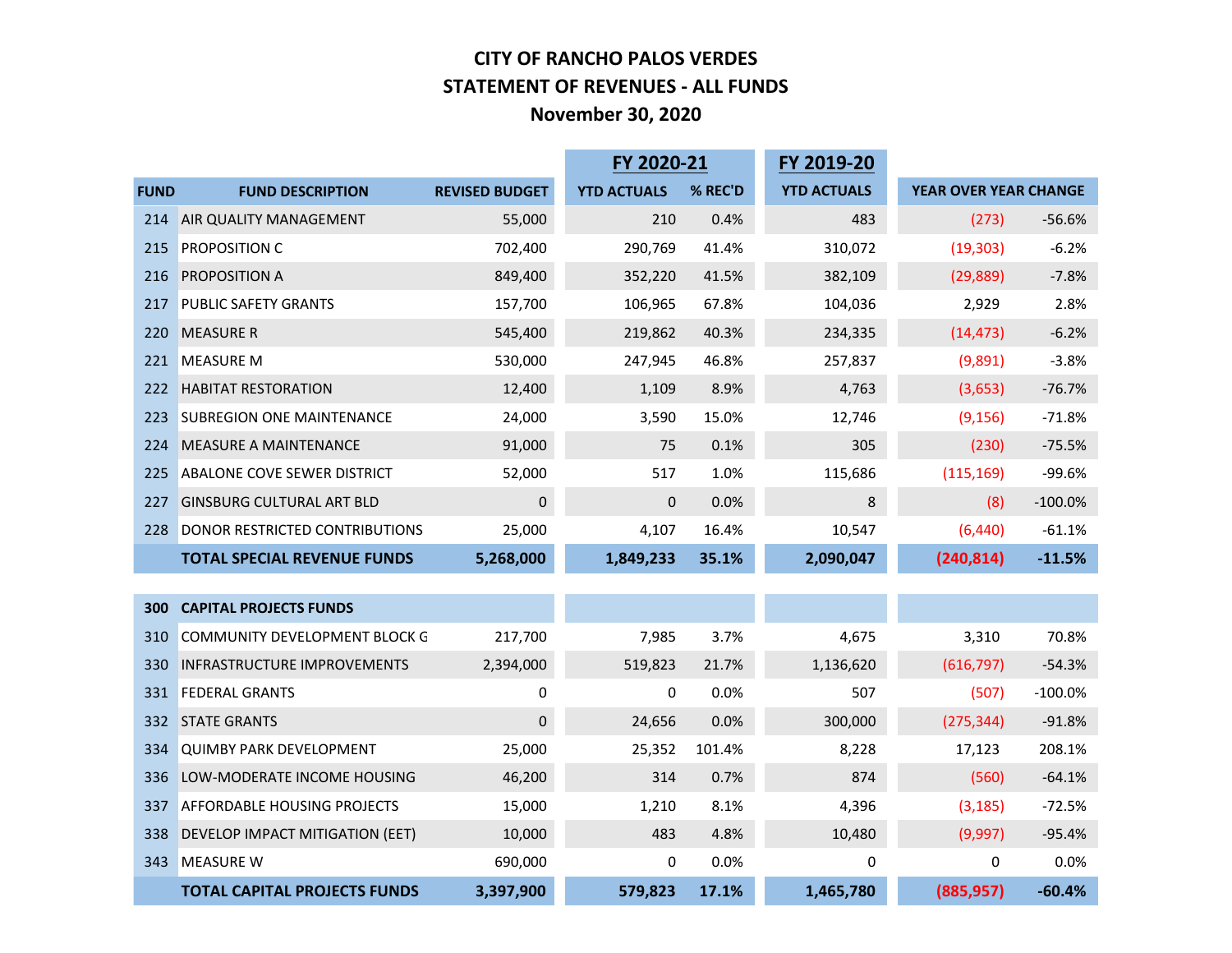#### **CITY OF RANCHO PALOS VERDES STATEMENT OF REVENUES - ALL FUNDS November 30, 2020**

|             | FY 2020-21                            |                       |    |                    | FY 2019-20 |                    |                              |           |
|-------------|---------------------------------------|-----------------------|----|--------------------|------------|--------------------|------------------------------|-----------|
| <b>FUND</b> | <b>FUND DESCRIPTION</b>               | <b>REVISED BUDGET</b> |    | <b>YTD ACTUALS</b> | % REC'D    | <b>YTD ACTUALS</b> | <b>YEAR OVER YEAR CHANGE</b> |           |
|             |                                       |                       |    |                    |            |                    |                              |           |
| 500         | <b>ENTERPRISE FUNDS</b>               |                       |    |                    |            |                    |                              |           |
| 501         | <b>WATER QUALITY FLOOD PROTECTION</b> | $\mathbf 0$           |    | $\mathbf 0$        | 0.0%       | 998                | (998)                        | $-100.0%$ |
|             | <b>TOTAL ENTERPRISE FUNDS</b>         | $\bf{0}$              |    | $\mathbf 0$        | 0.0%       | 998                | (998)                        | $-100.0%$ |
|             |                                       |                       |    |                    |            |                    |                              |           |
| 600         | <b>INTERNAL SERVICE FUND</b>          |                       |    |                    |            |                    |                              |           |
| 681         | <b>EQUIPMENT REPLACEMENT</b>          | 138,300               |    | 27,104             | 19.6%      | 35,231             | (8, 127)                     | $-23.1%$  |
|             | <b>TOTAL INTERNAL SERVICE FUNDS</b>   | 138,300               |    | 27,104             | 19.6%      | 35,231             | (8, 127)                     | $-23.1%$  |
|             |                                       |                       |    |                    |            |                    |                              |           |
|             | <b>REDEVELOPMENT AGENCY</b>           |                       |    |                    |            |                    |                              |           |
| 701         | <b>REDEVELOPMENT OBLIGATION</b>       | 0                     |    | 5                  | 0.0%       | 2,555              | (2,551)                      | $-99.8%$  |
|             | <b>TOTAL REDEVELOPMENT AGENCY</b>     | $\bf{0}$              |    | 5                  | 0.0%       | 2,555              | (2,551)                      | $-99.8%$  |
|             |                                       |                       |    |                    |            |                    |                              |           |
|             | <b>IMPROVEMENT AUTHORITIES</b>        |                       |    |                    |            |                    |                              |           |
| 285         | IA - PORTUGUESE BEND MAINTENANC       | 22,600                |    | 5,208              | 23.0%      | 14,425             | (9, 217)                     | $-63.9%$  |
| 795         | <b>IMPROVEMENT AUTHORITY - ABALON</b> | 2,600                 |    | 2,759              | 106.1%     | 20,257             | (17, 498)                    | $-86.4%$  |
|             | <b>TOTAL IMPROVEMENT AUTHORITI</b>    | 25,200                |    | 7,967              | 31.6%      | 34,682             | (26, 715)                    | $-77.0%$  |
|             |                                       |                       |    |                    |            |                    |                              |           |
|             | <b>TOTAL REVENUES</b>                 | \$<br>38,029,300      | \$ | 8,445,356          | 22.2%      | \$<br>9,965,436    | \$ (1,520,080)               | $-15.3%$  |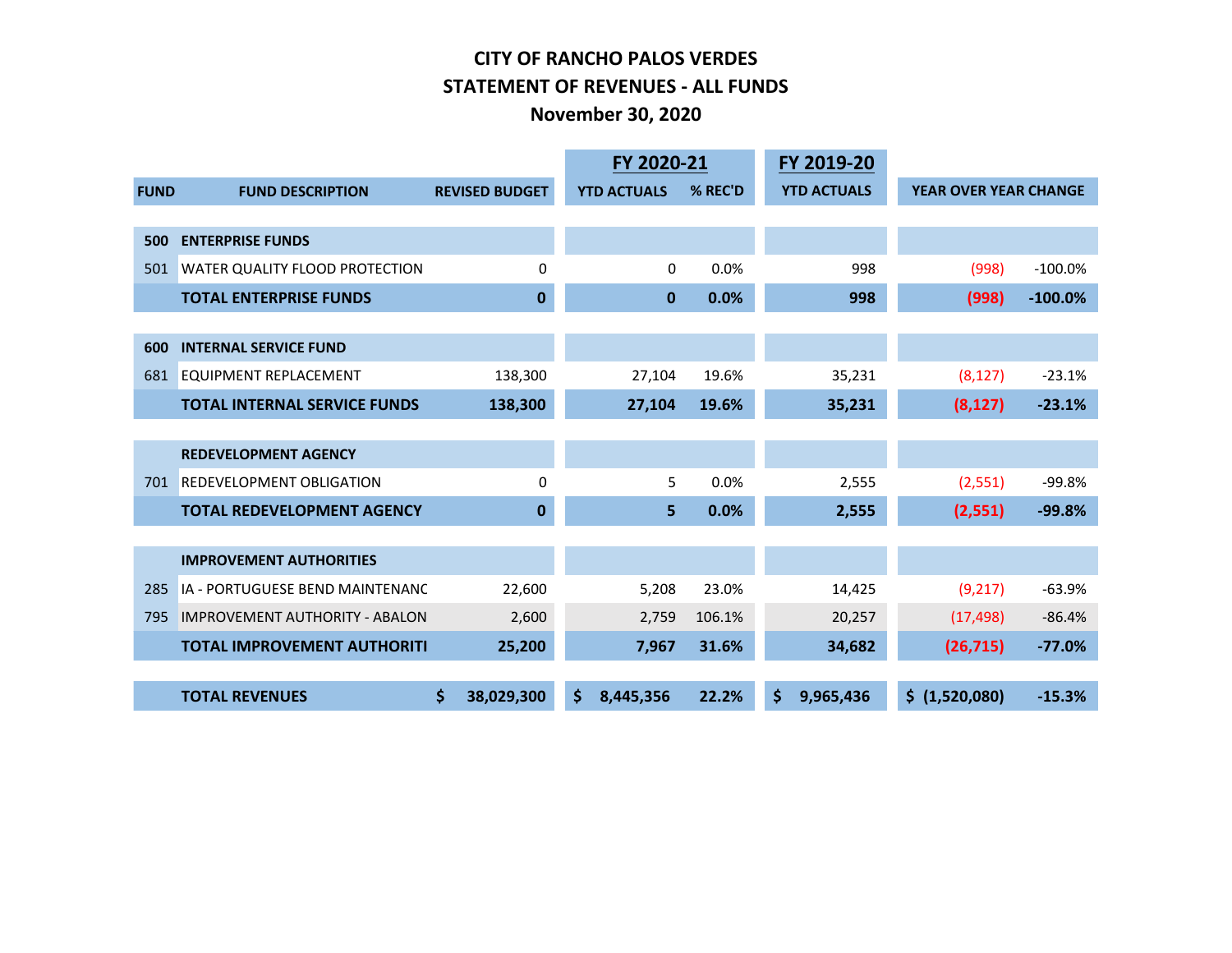|             |               |                                        |                                         |                |                       |                          |                       |                     | <b>AVAILABLE</b>    |                |
|-------------|---------------|----------------------------------------|-----------------------------------------|----------------|-----------------------|--------------------------|-----------------------|---------------------|---------------------|----------------|
| <b>FUND</b> | <b>OBJECT</b> | <b>ACCOUNT</b>                         | <b>ACCOUNT DESCRIPTION</b>              | <b>TYPE</b>    | <b>REVISED BUDGET</b> | <b>YTD REVENUE</b>       | <b>MTD REVENUE</b>    | <b>ENCUMBRANCES</b> | <b>BUDGET</b>       | % USED         |
| 101         | 3101          | 101-300-0000-3101                      | <b>GOLF TAXES</b>                       | $\mathsf{R}$   | $-300,300$            | $-222,977.85$            | $-51,276.64$          | 0.00                | $-77,322$           | 74.30          |
| 101         | 3102          | 101-300-0000-3102                      | <b>PROPERTY TAXES - SECURED</b>         | ${\sf R}$      | $-8,553,800$          | $-401,342.18$            | $-169,569.64$         | 0.00                | $-8,152,458$        | 4.70           |
| 101         | 3107          | 101-300-0000-3107                      | PROPERTY TAXES - IN LIEU OF             | ${\sf R}$      | $-5,275,900$          | 0.00                     | 0.00                  | 0.00                | $-5,275,900$        | 0.00           |
| 101         | 3108          | 101-300-0000-3108                      | <b>PROPERTY TAXES - RPTTF RDA</b>       | $\mathsf{R}$   | $-25,000$             | $-7,593.71$              | 0.00                  | 0.00                | $-17,406$           | 30.40          |
| 101         | 3110          | 101-300-0000-3110                      | PROPERTY TRANSFER TAXES                 | $\mathsf{R}$   | $-275,000$            | $-193,205.72$            | $-48,244.08$          | 0.00                | $-81,794$           | 70.30          |
| 101         | 3111          | 101-300-0000-3111                      | <b>FRANCHISE TAXES</b>                  | $\mathsf{R}$   | $-2,167,500$          | $-353,391.61$            | $-178,510.06$         | 0.00                | $-1,814,108$        | 16.30          |
| 101         | 3112          | 101-300-0000-3112                      | <b>SALES TAXES</b>                      | $\mathsf{R}$   | $-2,240,000$          | $-458,726.49$            | $-198,148.92$         | 0.00                | $-1,781,274$        | 20.50          |
| 101         | 3113          | 101-300-0000-3113                      | <b>SALES TAXES PSAF</b>                 | $\mathsf{R}$   | $-72,300$             | $-20,550.07$             | $-6,702.85$           | 0.00                | $-51,750$           | 28.40          |
| 101         | 3114          | 101-300-0000-3114                      | UTILITY USERS TAXES - ELEC.             | $\mathsf{R}$   | $-982,200$            | $-365,397.46$            | $-113,832.16$         | 0.00                | $-616,803$          | 37.20          |
| 101         | 3115          | 101-300-0000-3115                      | UTILITY USERS TAXES - WATER             | $\mathsf{R}$   | $-747,500$            | $-286,766.09$            | $-72,133.49$          | 0.00                | $-460,734$          | 38.40          |
| 101         | 3116          | 101-300-0000-3116                      | UTILITY USERS TAXES - GAS               | ${\sf R}$      | $-370,000$            | $-75,350.79$             | $-17,273.88$          | 0.00                | $-294,649$          | 20.40          |
| 101         | 3120          | 101-300-0000-3120                      | TRANSIENT OCC. TAXES - MISC             | $\overline{R}$ | $-142,700$            | $-38,963.45$             | $-531.00$             | 0.00                | $-103,737$          | 27.30          |
| 101         | 3121          | 101-300-0000-3121                      | TRANSIENT OCC. TAXES-TERRANEA           | $\mathsf{R}$   | $-3,619,800$          | $-1,159,752.93$          | $-284,076.18$         | 0.00                | $-2,460,047$        | 32.00          |
| 101         | 3202          | 101-300-0000-3202                      | <b>BUILDING &amp; SAFETY PERMITS</b>    | ${\sf R}$      | $-969,500$            | $-504,769.06$            | $-79,290.63$          | 0.00                | $-464,731$          | 52.10          |
| 101         | 3203          | 101-300-0000-3203                      | PLAN CHECK PERMITS                      | $\mathsf{R}$   | $-308,400$            | $-128,376.49$            | $-19,073.13$          | 0.00                | $-180,024$          | 41.60          |
| 101         | 3205          | 101-300-0000-3205                      | <b>FILM PERMITS</b>                     | $\mathsf{R}$   | $-30,700$             | $-588.00$                | 0.00                  | 0.00                | $-30,112$           | 1.90           |
| 101         | 3206          | 101-300-0000-3206                      | <b>ANIMAL LICENSES</b>                  | $\mathsf{R}$   | $-27,400$             | $-8,167.00$              | 0.00                  | 0.00                | $-19,233$           | 29.80          |
| 101         | 3207          | 101-300-0000-3207                      | <b>BUILDING &amp; SAFETY SMIP</b>       | $\mathsf{R}$   | $-3,000$              | 39.56                    | $-299.81$             | 0.00                | $-3,040$            | $-1.30$        |
| 101         | 3208          | 101-300-0000-3208                      | <b>BUILDING &amp; SAFETY ADMIN FEES</b> | $\mathsf{R}$   | $-4,300$              | $-66.03$                 | $-137.00$             | 0.00                | $-4,234$            | 1.50           |
| 101         | 3209          | 101-300-0000-3209                      | <b>GEOLOGY PERMITS</b>                  | $\mathsf{R}$   | $-112,900$            | $-56,025.00$             | $-9,115.00$           | 0.00                | $-56,875$           | 49.60          |
| 101         | 3210          | 101-300-0000-3210                      | <b>BUSINESS LICENSE TAXES</b>           | $\mathsf{R}$   | $-865,300$            | $-71,841.05$             | $-11,612.00$          | 0.00                | $-793,459$          | 8.30           |
| 101         | 3212          |                                        | <b>BUSINESS LICENSE PENALTY</b>         | $\mathsf{R}$   | $-17,900$             |                          |                       | 0.00                |                     |                |
| 101         | 3213          | 101-300-0000-3212<br>101-300-0000-3213 | PARKING PERMITS-OVERSIZED VEH.          | $\mathsf{R}$   | $-500$                | $-2,211.60$<br>$-155.25$ | $-171.00$<br>$-99.00$ | 0.00                | $-15,688$<br>$-345$ | 12.40<br>31.10 |
| 101         | 3214          |                                        |                                         | $\mathsf{R}$   |                       | $-172.00$                |                       |                     |                     | 57.30          |
|             | 3215          | 101-300-0000-3214                      | PARKING PERMIT DECALS                   | $\mathsf{R}$   | $-300$<br>$-271,200$  |                          | $-19.75$              | 0.00                | $-128$              | 45.40          |
| 101         |               | 101-300-0000-3215                      | PLANNING & ZONING PERMITS               |                |                       | $-123,007.55$            | $-24,803.00$          | 0.00                | $-148,192$          |                |
| 101         | 3217          | 101-300-0000-3217                      | <b>VIEW RESTRORATION PERMITS</b>        | $\mathsf{R}$   | $-4,800$              | $-10,212.00$             | 0.00                  | 0.00                | 5,412               | 212.80         |
| 101         | 3218          | 101-300-0000-3218                      | PLANNING MISC. PERMITS                  | $\mathsf{R}$   | $-8,000$              | $-3,329.00$              | $-644.00$             | 0.00                | $-4,671$            | 41.60          |
| 101         | 3219          | 101-300-0000-3219                      | <b>ROW - MISC PERMITS</b>               | $\mathsf{R}$   | $-74,600$             | $-33,086.00$             | $-6,006.00$           | 0.00                | $-41,514$           | 44.40          |
| 101         | 3220          | 101-300-0000-3220                      | <b>ROW - DUMPSTER PERMITS</b>           | $\mathsf{R}$   | $-3,600$              | $-1,470.00$              | $-392.00$             | 0.00                | $-2,130$            | 40.80          |
| 101         | 3501          | 101-300-0000-3501                      | <b>TOW FEES</b>                         | $\overline{R}$ | $-5,800$              | $-913.00$                | $-415.00$             | 0.00                | $-4,887$            | 15.70          |
| 101         | 3502          | 101-300-0000-3502                      | <b>FALSE ALARM</b>                      | $\mathsf{R}$   | $-4,800$              | 100.00                   | 0.00                  | 0.00                | $-4,900$            | $-2.10$        |
| 101         | 3503          | 101-300-0000-3503                      | <b>TRAFFIC TICKETS</b>                  | $\mathsf{R}$   | $-61,800$             | $-9,030.58$              | 0.00                  | 0.00                | $-52,769$           | 14.60          |
| 101         | 3601          | 101-300-0000-3601                      | <b>INTEREST EARNINGS</b>                | $\mathsf{R}$   | $-280,000$            | $-66,864.73$             | $-28,315.12$          | 0.00                | $-213,135$          | 23.90          |
| 101         | 3602          | 101-300-0000-3602                      | RENTAL/LEASES                           | $\mathsf{R}$   | $-141,300$            | $-216,254.24$            | $-7,795.19$           | 0.00                | 74,954              | 153.00         |
| 101         | 3801          | 101-300-0000-3801                      | ADMINISTRATIVE OVERHEAD                 | $\mathsf{R}$   | $-150,000$            | $-32,231.72$             | 0.00                  | 0.00                | $-117,768$          | 21.50          |
| 101         | 3902          | 101-300-0000-3902                      | <b>CASP FEES</b>                        | $\mathsf{R}$   | $-4,500$              | $-590.40$                | 0.00                  | 0.00                | $-3,910$            | 13.10          |
| 101         | 3904          | 101-300-0000-3904                      | RDA LOAN REPAYMENT                      | $\mathsf{R}$   | $-298,800$            | -298,827.00              | 0.00                  | 0.00                | 27                  | 100.00         |
| 101         | 3908          | 101-300-0000-3908                      | RDA ADMINISTRATIVE FEES                 | $\mathsf{R}$   | $-16,000$             | $-8,000.00$              | 0.00                  | 0.00                | $-8,000$            | 50.00          |
| 101         | 3999          | 101-300-0000-3999                      | MISCELLANEOUS REVENUE                   | $\overline{R}$ | $-60,000$             | $-44,941.74$             | $-13,717.08$          | 0.00                | $-15,058$           | 74.90          |
| 101         | 9217          | 101-300-0000-9217                      | TRANSFER - PUBLIC SAFETY                | $\mathsf{R}$   | $-140,000$            | $-32,500.00$             | 0.00                  | 0.00                | $-107,500$          | 23.20          |
| 101         | 9224          | 101-300-0000-9224                      | TRANSFER - MEASURE A MAINT              | $\mathsf{R}$   | $-90,000$             | $-25,000.00$             | 0.00                  | 0.00                | $-65,000$           | 27.80          |
| 101         | 3999          | 101-300-1430-3999                      | MISCELLANEOUS REVENUE                   | $\mathsf{R}$   | $-1,500$              | 0.00                     | 0.00                  | 0.00                | $-1,500$            | 0.00           |
| 101         | 3412          | 101-300-5120-3412                      | PROGRAM/EVENT FEES                      | $\mathsf{R}$   | $-5,200$              | $-30.00$                 | 0.00                  | 0.00                | $-5,170$            | 0.60           |
| 101         | 3602          | 101-300-5120-3602                      | RENTAL/LEASES                           | $\mathsf{R}$   | $-4,800$              | $-1,095.00$              | $-219.00$             | 0.00                | $-3,705$            | 22.80          |
| 101         | 3602          | 101-300-5130-3602                      | RENTAL/LEASES                           | $\overline{R}$ | $-14,600$             | $-523.00$                | 0.00                  | 0.00                | $-14,077$           | 3.60           |
| 101         | 3602          | 101-300-5140-3602                      | RENTAL/LEASES                           | $\mathsf{R}$   | $-4,600$              | $-1,139.16$              | 0.00                  | 0.00                | $-3,461$            | 24.80          |
| 101         | 3602          | 101-300-5150-3602                      | RENTAL/LEASES                           | $\mathsf{R}$   | $-3,100$              | 360.00                   | 360.00                | 0.00                | $-3,460$            | $-11.60$       |
| 101         | 3411          | 101-300-5160-3411                      | <b>PARKING LOT FEES</b>                 | $\mathsf{R}$   | $-138,000$            | $-199,434.01$            | $-27,936.00$          | 0.00                | 61,434              | 144.50         |
| 101         | 3412          | 101-300-5170-3412                      | PROGRAM/EVENT FEES                      | $\mathsf{R}$   | $-8,000$              | 0.00                     | 0.00                  | 0.00                | $-8,000$            | 0.00           |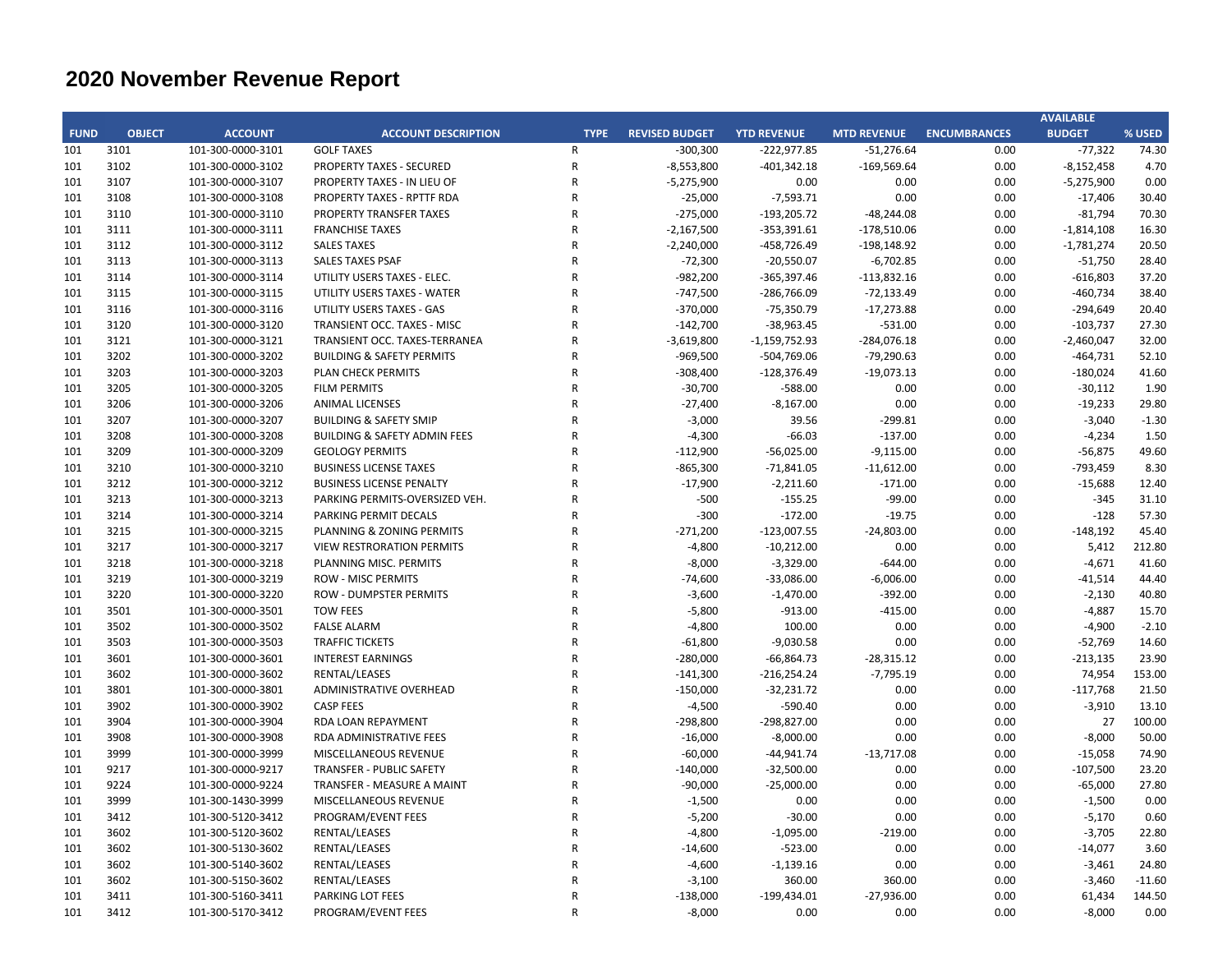|             |               |                   |                                   |                |                       |                    |                    |                     | <b>AVAILABLE</b> |         |
|-------------|---------------|-------------------|-----------------------------------|----------------|-----------------------|--------------------|--------------------|---------------------|------------------|---------|
| <b>FUND</b> | <b>OBJECT</b> | <b>ACCOUNT</b>    | <b>ACCOUNT DESCRIPTION</b>        | <b>TYPE</b>    | <b>REVISED BUDGET</b> | <b>YTD REVENUE</b> | <b>MTD REVENUE</b> | <b>ENCUMBRANCES</b> | <b>BUDGET</b>    | % USED  |
| 101         | 3901          | 101-300-5170-3901 | <b>DONATIONS</b>                  | R              | $-3,800$              | 0.00               | 0.00               | 0.00                | $-3,800$         | 0.00    |
| 101         | 3602          | 101-300-5180-3602 | <b>RENTAL/LEASES</b>              | ${\sf R}$      | $-152,900$            | 13,454.00          | 8,168.00           | 0.00                | $-166,354$       | $-8.80$ |
| 101         | 3701          | 101-300-5180-3701 | <b>PVIC SALES TAXABLE</b>         | R              | $-79,200$             | 0.00               | 0.00               | 0.00                | $-79,200$        | 0.00    |
| 101         | 3901          | 101-300-5180-3901 | <b>DONATIONS</b>                  | R              | $-5,400$              | $-21.00$           | 0.00               | 0.00                | $-5,379$         | 0.40    |
| 101         | 3412          | 101-300-5190-3412 | PROGRAM/EVENT FEES                | R              | $-1,000$              | 0.00               | 0.00               | 0.00                | $-1,000$         | 0.00    |
| 101         | 3901          | 101-300-5190-3901 | <b>DONATIONS</b>                  | R              | $-800$                | 0.00               | 0.00               | 0.00                | $-800$           | 0.00    |
| 101         | 3504          | 101-300-4140-3504 | <b>CODE ENFORCEMENT CITATIONS</b> | R              | $-15,000$             | $-14,600.00$       | $-3,350.00$        | 0.00                | $-400$           | 97.30   |
| 101         | 3412          | 101-300-5131-3412 | PROGRAM/EVENT FEES                | R              | $-34,600$             | $-430.00$          | $-250.00$          | 0.00                | $-34,170$        | 1.20    |
| 101         | 3301          | 101-300-9101-3301 | <b>FEDERAL GRANTS</b>             | R              | $\mathbf 0$           | $-515,258.00$      | 0.00               | 0.00                | 515,258          | 100.00  |
| 202         | 3304          | 202-300-0000-3304 | STATE GRANTS - SECTION 2103       | R              | $-291,500$            | $-111,391.92$      | 0.00               | 0.00                | $-180,108$       | 38.20   |
| 202         | 3305          | 202-300-0000-3305 | STATE GRANTS - SECTION 2105       | $\mathsf R$    | $-190,200$            | $-73,846.08$       | 0.00               | 0.00                | $-116,354$       | 38.80   |
| 202         | 3306          | 202-300-0000-3306 | STATE GRANTS - SECTION 2106       | R              | $-116,100$            | $-44,094.98$       | 0.00               | 0.00                | $-72,005$        | 38.00   |
| 202         | 3307          | 202-300-0000-3307 | STATE GRANTS - SECTION 2107       | R              | $-249,700$            | $-101,693.94$      | 0.00               | 0.00                | $-148,006$       | 40.70   |
| 202         | 3308          | 202-300-0000-3308 | STATE GRANTS - SECTION 2107.5     | R              | $-4,800$              | $-6,000.00$        | 0.00               | 0.00                | 1,200            | 125.00  |
| 202         | 3309          | 202-300-0000-3309 | STATE GAS TAX - SB1               | R              | $-565,700$            | $-200,416.54$      | $-66,788.09$       | 0.00                | $-365,283$       | 35.40   |
| 202         | 3601          | 202-300-0000-3601 | <b>INTEREST EARNINGS</b>          | R              | $-5,400$              | $-1,994.72$        | 0.00               | 0.00                | $-3,405$         | 36.90   |
| 202         | 3999          | 202-300-0000-3999 | MISCELLANEOUS REVENUE             | R              | $-38,600$             | 0.00               | 0.00               | 0.00                | $-38,600$        | 0.00    |
| 203         | 3601          | 203-300-0000-3601 | <b>INTEREST EARNINGS</b>          | R              | $\mathbf 0$           | $-40.83$           | 0.00               | 0.00                | 41               | 100.00  |
| 209         | 3102          | 209-300-0000-3102 | <b>PROPERTY TAXES - SECURED</b>   | R              | $-2,300$              | $-131.02$          | $-54.17$           | 0.00                | $-2,169$         | 5.70    |
| 209         | 3601          | 209-300-0000-3601 | <b>INTEREST EARNINGS</b>          | R              | $-200$                | $-51.31$           | 0.00               | 0.00                | $-149$           | 25.70   |
| 211         | 3102          | 211-300-0000-3102 | <b>PROPERTY TAXES - SECURED</b>   | R              | $-606,800$            | $-33,668.27$       | $-14,296.69$       | 0.00                | $-573,132$       | 5.50    |
| 211         | 3601          | 211-300-0000-3601 | <b>INTEREST EARNINGS</b>          | R              | $-21,400$             | $-2,032.30$        | 0.00               | 0.00                | $-19,368$        | 9.50    |
| 213         | 3302          | 213-300-0000-3302 | <b>STATE GRANTS</b>               | R              | $-22,100$             | 0.00               | 0.00               | 0.00                | $-22,100$        | 0.00    |
| 213         | 3406          | 213-300-0000-3406 | <b>WASTE REDUCTION FEES</b>       | R              | $-104,300$            | $-45,871.17$       | $-4,443.69$        | 0.00                | $-58,429$        | 44.00   |
| 213         | 3601          | 213-300-0000-3601 | <b>INTEREST EARNINGS</b>          | R              | $-4,600$              | $-631.12$          | 0.00               | 0.00                | $-3,969$         | 13.70   |
| 214         | 3303          | 214-300-0000-3303 | <b>LOCAL GRANTS</b>               | R              | $-50,000$             | 0.00               | 0.00               | 0.00                | $-50,000$        | 0.00    |
| 214         | 3601          | 214-300-0000-3601 | <b>INTEREST EARNINGS</b>          | R              | $-5,000$              | $-209.69$          | 0.00               | 0.00                | $-4,790$         | 4.20    |
| 215         | 3303          | 215-300-0000-3303 | <b>LOCAL GRANTS</b>               | R              | $-696,200$            | $-289,609.68$      | $-50,113.92$       | 0.00                | $-406,590$       | 41.60   |
| 215         | 3601          | 215-300-0000-3601 | <b>INTEREST EARNINGS</b>          | R              | $-6,200$              | $-1,159.68$        | 0.00               | 0.00                | $-5,040$         | 18.70   |
| 216         | 3303          | 216-300-0000-3303 | <b>LOCAL GRANTS</b>               | R              | $-839,400$            | $-349,151.88$      | $-60,416.46$       | 0.00                | -490,248         | 41.60   |
| 216         | 3601          | 216-300-0000-3601 | <b>INTEREST EARNINGS</b>          | R              | $-10,000$             | $-3,067.98$        | 0.00               | 0.00                | $-6,932$         | 30.70   |
| 217         | 3302          | 217-300-0000-3302 | <b>STATE GRANTS</b>               | R              | $-150,000$            | $-106,872.35$      | $-29,476.10$       | 0.00                | $-43,128$        | 71.20   |
| 217         | 3601          | 217-300-0000-3601 | <b>INTEREST EARNINGS</b>          | R              | $-7,700$              | $-92.73$           | 0.00               | 0.00                | $-7,607$         | 1.20    |
| 220         | 3303          | 220-300-0000-3303 | <b>LOCAL GRANTS</b>               | R              | $-522,200$            | $-217,949.46$      | $-38,398.11$       | 0.00                | $-304,251$       | 41.70   |
| 220         | 3601          | 220-300-0000-3601 | <b>INTEREST EARNINGS</b>          | R              | $-23,200$             | $-1,912.44$        | 0.00               | 0.00                | $-21,288$        | 8.20    |
| 221         | 3303          | 221-300-0000-3303 | <b>LOCAL GRANTS</b>               | $\mathsf R$    | $-529,500$            | $-247,667.67$      | $-43,252.26$       | 0.00                | $-281,832$       | 46.80   |
| 221         | 3601          | 221-300-0000-3601 | <b>INTEREST EARNINGS</b>          | R              | $-500$                | $-277.67$          | 0.00               | 0.00                | $-222$           | 55.50   |
| 222         | 3601          | 222-300-0000-3601 | <b>INTEREST EARNINGS</b>          | R              | $-12,400$             | $-1,109.37$        | 0.00               | 0.00                | $-11,291$        | 8.90    |
| 223         | 3601          | 223-300-0000-3601 | <b>INTEREST EARNINGS</b>          | R              | $-14,000$             | $-1,089.93$        | 0.00               | 0.00                | $-12,910$        | 7.80    |
| 223         | 9101          | 223-300-0000-9101 | TRANSFER - GENERAL FUND           | R              | $-10,000$             | $-2,500.00$        | 0.00               | 0.00                | $-7,500$         | 25.00   |
| 224         | 3303          | 224-300-0000-3303 | <b>LOCAL GRANTS</b>               | R              | -90,000               | 0.00               | 0.00               | 0.00                | $-90,000$        | 0.00    |
| 224         | 3601          | 224-300-0000-3601 | <b>INTEREST EARNINGS</b>          | R              | $-1,000$              | $-74.86$           | 0.00               | 0.00                | $-925$           | 7.50    |
| 225         | 3102          | 225-300-0000-3102 | <b>PROPERTY TAXES - SECURED</b>   | R              | $-50,000$             | $-156.01$          | $-156.01$          | 0.00                | $-49,844$        | 0.30    |
| 225         | 3601          | 225-300-0000-3601 | <b>INTEREST EARNINGS</b>          | $\mathsf R$    | $-2,000$              | $-360.78$          | 0.00               | 0.00                | $-1,639$         | 18.00   |
| 228         | 3901          | 228-300-5411-3901 | <b>DONATIONS</b>                  | R              | 0                     | $-3,000.00$        | 0.00               | 0.00                | 3,000            | 100.00  |
| 228         | 3601          | 228-300-0000-3601 | <b>INTEREST EARNINGS</b>          | R              | $-25,000$             | $-1,106.93$        | 0.00               | 0.00                | $-23,893$        | 4.40    |
| 285         | 3601          | 285-300-0000-3601 | <b>INTEREST EARNINGS</b>          | R              | $-2,600$              | $-208.08$          | 0.00               | 0.00                | $-2,392$         | 8.00    |
| 285         | 9101          | 285-300-0000-9101 | TRANSFER - GENERAL FUND           | R              | $-20,000$             | $-5,000.00$        | 0.00               | 0.00                | $-15,000$        | 25.00   |
| 310         | 3301          | 310-300-0000-3301 | <b>FEDERAL GRANTS</b>             | $\overline{R}$ | $-217,700$            | $-7,985.00$        | $-7,985.00$        | 0.00                | $-209,715$       | 3.70    |
|             |               |                   |                                   |                |                       |                    |                    |                     |                  |         |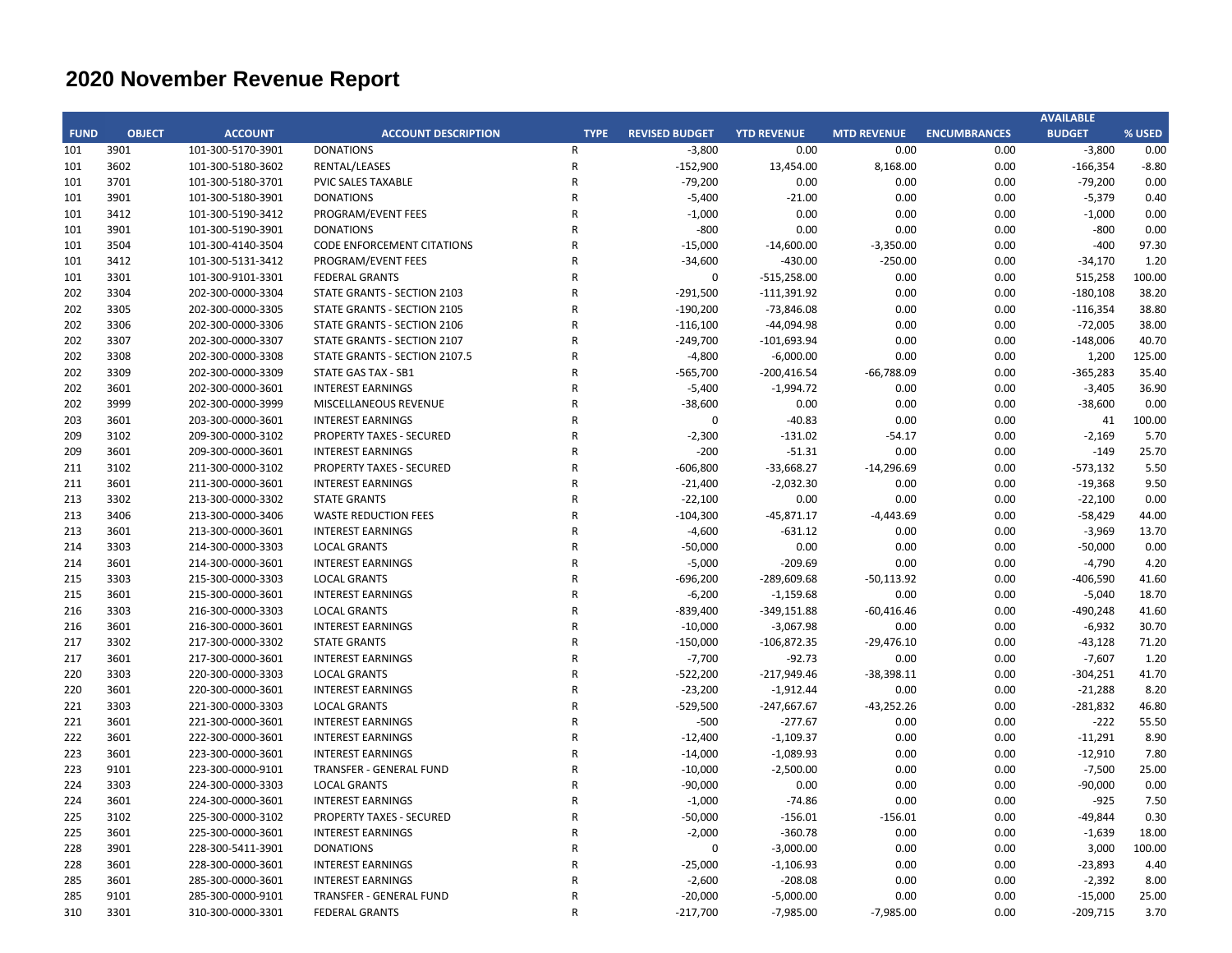|             |               |                   |                                      |             |                       |                    |                    |                     | <b>AVAILABLE</b> |        |
|-------------|---------------|-------------------|--------------------------------------|-------------|-----------------------|--------------------|--------------------|---------------------|------------------|--------|
| <b>FUND</b> | <b>OBJECT</b> | <b>ACCOUNT</b>    | <b>ACCOUNT DESCRIPTION</b>           | <b>TYPE</b> | <b>REVISED BUDGET</b> | <b>YTD REVENUE</b> | <b>MTD REVENUE</b> | <b>ENCUMBRANCES</b> | <b>BUDGET</b>    | % USED |
| 330         | 3601          | 330-300-0000-3601 | INTEREST EARNINGS                    | R           | $-460,000$            | $-36,322.87$       | 0.00               | 0.00                | $-423,677$       | 7.90   |
| 330         | 9101          | 330-300-0000-9101 | <b>TRANSFER - GENERAL FUND</b>       |             | $-1,934,000$          | $-483,500.00$      | 0.00               | 0.00                | $-1,450,500$     | 25.00  |
| 332         | 3302          | 332-300-8830-3302 | <b>STATE GRANTS</b>                  |             | $\Omega$              | $-24,655.61$       | $-24,655.61$       | 0.00                | 24,656           | 100.00 |
| 334         | 3601          | 334-300-0000-3601 | <b>INTEREST EARNINGS</b>             |             | $-25,000$             | $-1,699.40$        | 0.00               | 0.00                | $-23,301$        | 6.80   |
| 334         | 3907          | 334-300-0000-3907 | <b>DEVELOPER FEES</b>                |             | $\Omega$              | $-23,652.33$       | 0.00               | 0.00                | 23,652           | 100.00 |
| 336         | 3601          | 336-300-0000-3601 | <b>INTEREST EARNINGS</b>             |             | $-3,000$              | $-314.17$          | 0.00               | 0.00                | $-2,686$         | 10.50  |
| 336         | 3904          | 336-300-0000-3904 | <b>RDA LOAN REPAYMENT</b>            |             | $-43,200$             | 0.00               | 0.00               | 0.00                | $-43,200$        | 0.00   |
| 337         | 3601          | 337-300-0000-3601 | <b>INTEREST EARNINGS</b>             |             | $-15,000$             | $-1,210.38$        | 0.00               | 0.00                | $-13,790$        | 8.10   |
| 338         | 3601          | 338-300-0000-3601 | <b>INTEREST EARNINGS</b>             |             | $-10,000$             | $-483.03$          | 0.00               | 0.00                | $-9,517$         | 4.80   |
| 343         | 3303          | 343-300-0000-3303 | <b>LOCAL GRANTS</b>                  |             | $-690,000$            | 0.00               | 0.00               | 0.00                | $-690,000$       | 0.00   |
| 681         | 3601          | 681-300-0000-3601 | <b>INTEREST EARNINGS</b>             |             | $-45,000$             | $-3,704.40$        | 0.00               | 0.00                | $-41,296$        | 8.20   |
| 681         | 3803          | 681-300-0000-3803 | <b>EQUIPMENT REPLACEMENT CHARGES</b> |             | $-93,300$             | $-23,400.00$       | 0.00               | 0.00                | $-69,900$        | 25.10  |
| 701         | 3601          | 701-300-0000-3601 | <b>INTEREST EARNINGS</b>             |             | $\Omega$              | $-4.51$            | 0.00               | 0.00                |                  | 100.00 |
| 795         | 3601          | 795-300-0000-3601 | <b>INTEREST EARNINGS</b>             |             | $-2,600$              | $-2,758.97$        | 0.00               | 0.00                | 159              | 106.10 |
|             |               |                   | <b>Revenue Total</b>                 |             | $-38,029,300$         | $-8,445,356.46$    | $-1,705,466.72$    | 0.00                | $-29,583,944$    | 22.20  |
|             |               |                   | <b>Expense Total</b>                 |             | 0                     | 0.00               | 0.00               | 0.00                |                  | 0.00   |
|             |               |                   | <b>Grand Total</b>                   |             | -38029300             | -8445356.46        | $-1,705,466.72$    | 0.00                | $-29,583,944$    | 22.20  |
|             |               |                   |                                      |             |                       |                    |                    |                     |                  |        |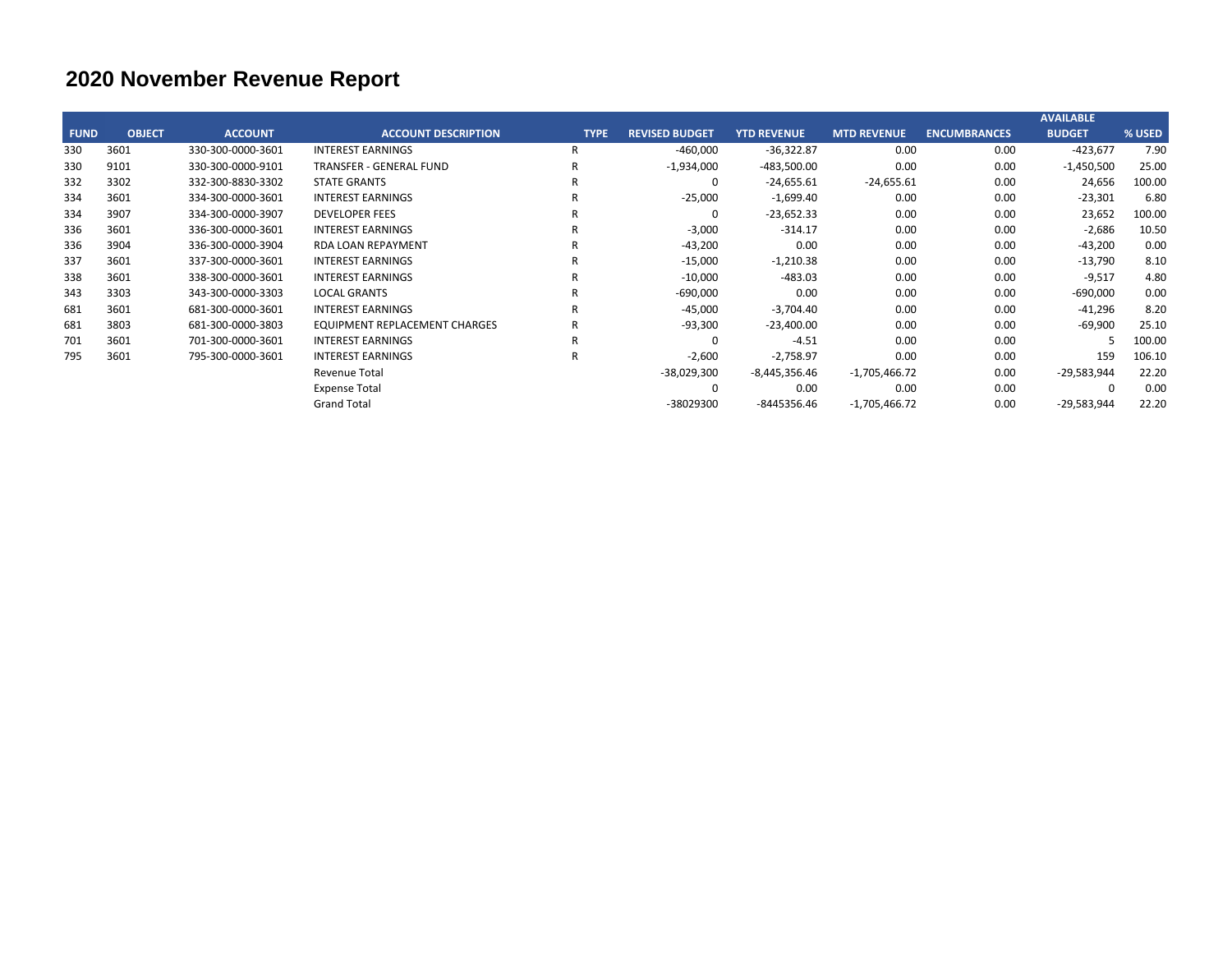|             |               |                   |                                         |                |                          |                           |                            |                     | <b>AVAILABLE</b> |          |
|-------------|---------------|-------------------|-----------------------------------------|----------------|--------------------------|---------------------------|----------------------------|---------------------|------------------|----------|
| <b>FUND</b> | <b>OBJECT</b> | <b>ACCOUNT</b>    | <b>ACCOUNT DESCRIPTION</b>              | <b>TYPE</b>    | <b>REVISED BUDGET</b>    | <b>YTD REVENUE</b>        | <b>MTD REVENUE</b>         | <b>ENCUMBRANCES</b> | <b>BUDGET</b>    | % USED   |
| 101         | 3101          | 101-300-0000-3101 | <b>GOLF TAXES</b>                       | $\mathsf{R}$   | $-395,300$               | $-171,652.92$             | $-38,681.35$               | 0.00                | $-223,647$       | 43.40    |
| 101         | 3102          | 101-300-0000-3102 | PROPERTY TAXES - SECURED                | ${\sf R}$      | $-8,338,300$             | $-387,699.83$             | $-158,327.98$              | 0.00                | $-7,950,600$     | 4.60     |
| 101         | 3107          | 101-300-0000-3107 | PROPERTY TAXES - IN LIEU OF             | $\mathsf{R}$   | $-5,106,900$             | 0.00                      | 0.00                       | 0.00                | $-5,106,900$     | 0.00     |
| 101         | 3108          | 101-300-0000-3108 | PROPERTY TAXES - RPTTF RDA              | $\mathsf{R}$   | $-50,300$                | $-31,921.57$              | 0.00                       | 0.00                | $-18,378$        | 63.50    |
| 101         | 3110          | 101-300-0000-3110 | PROPERTY TRANSFER TAXES                 | $\mathsf{R}$   | $-480,000$               | $-159,780.28$             | $-34,603.54$               | 0.00                | $-320,220$       | 33.30    |
| 101         | 3111          | 101-300-0000-3111 | <b>FRANCHISE TAXES</b>                  | $\overline{R}$ | $-2,044,400$             | $-360,382.75$             | $-177,392.30$              | 0.00                | $-1,684,017$     | 17.60    |
| 101         | 3112          | 101-300-0000-3112 | <b>SALES TAXES</b>                      | $\mathsf{R}$   | $-2,448,700$             | $-681,565.75$             | $-263,575.64$              | 0.00                | $-1,767,134$     | 27.80    |
| 101         | 3113          | 101-300-0000-3113 | <b>SALES TAXES PSAF</b>                 | $\overline{R}$ | $-80,300$                | $-20,727.46$              | $-6,968.54$                | 0.00                | $-59,573$        | 25.80    |
| 101         | 3114          | 101-300-0000-3114 | UTILITY USERS TAXES - ELEC.             | $\mathsf{R}$   | $-982,200$               | $-313,559.07$             | $-68,696.04$               | 0.00                | $-668,641$       | 31.90    |
| 101         | 3115          | 101-300-0000-3115 | UTILITY USERS TAXES - WATER             | $\mathsf{R}$   | $-747,500$               | $-274,109.31$             | $-65,895.27$               | 0.00                | $-473,391$       | 36.70    |
| 101         | 3116          | 101-300-0000-3116 | UTILITY USERS TAXES - GAS               | $\mathsf{R}$   | $-212,600$               | $-72,503.59$              | $-16,421.12$               | 0.00                | $-140,096$       | 34.10    |
| 101         | 3120          | 101-300-0000-3120 | TRANSIENT OCC. TAXES - MISC             | $\mathsf{R}$   | $-210,100$               | $-77,114.83$              | $-14,192.99$               | 0.00                | $-132,985$       | 36.70    |
| 101         | 3121          | 101-300-0000-3121 | TRANSIENT OCC. TAXES-TERRANEA           | $\mathsf{R}$   | $-5,331,200$             | $-2,066,360.74$           | -467,770.36                | 0.00                | $-3,264,839$     | 38.80    |
| 101         | 3202          | 101-300-0000-3202 | <b>BUILDING &amp; SAFETY PERMITS</b>    | $\mathsf{R}$   | $-1,200,000$             | $-467, 174.09$            | $-78,784.65$               | 0.00                | $-732,826$       | 38.90    |
| 101         | 3203          | 101-300-0000-3203 | PLAN CHECK PERMITS                      | $\mathsf{R}$   | $-370,000$               | $-169,345.61$             | $-26,120.30$               | 0.00                | $-200,654$       | 45.80    |
| 101         | 3205          | 101-300-0000-3205 | <b>FILM PERMITS</b>                     | $\mathsf{R}$   | $-2,200$                 | $-147.00$                 | 0.00                       | 0.00                | $-2,053$         | 6.70     |
| 101         | 3206          | 101-300-0000-3206 | <b>ANIMAL LICENSES</b>                  | $\overline{R}$ | $-30,000$                | $-6,718.00$               | $-1,779.00$                | 0.00                | $-23,282$        | 22.40    |
| 101         | 3207          | 101-300-0000-3207 | <b>BUILDING &amp; SAFETY SMIP</b>       | $\mathsf{R}$   | $-1,100$                 | $-1,132.59$               | $-353.70$                  | 0.00                | 33               | 103.00   |
| 101         | 3208          | 101-300-0000-3208 | <b>BUILDING &amp; SAFETY ADMIN FEES</b> | $\overline{R}$ | $-1,500$                 | $-497.70$                 | $-155.00$                  | 0.00                | $-1,002$         | 33.20    |
| 101         | 3209          | 101-300-0000-3209 | <b>GEOLOGY PERMITS</b>                  | $\mathsf{R}$   | $-120,000$               | $-53,750.00$              | $-11,260.00$               | 0.00                | $-66,250$        | 44.80    |
| 101         | 3210          | 101-300-0000-3210 | <b>BUSINESS LICENSE TAXES</b>           | $\mathsf{R}$   | $-904,100$               | $-109,043.89$             | $-34,729.26$               | 0.00                | $-795,056$       | 12.10    |
| 101         | 3212          | 101-300-0000-3212 | <b>BUSINESS LICENSE PENALTY</b>         | $\mathsf{R}$   | $\pmb{0}$                | $-16,140.19$              | $-11,834.13$               | 0.00                | 16,140           | 100.00   |
| 101         | 3213          | 101-300-0000-3213 | PARKING PERMITS-OVERSIZED VEH.          | $\mathsf{R}$   | $-500$                   | $-210.00$                 | 0.00                       | 0.00                | $-290$           | 42.00    |
| 101         | 3214          | 101-300-0000-3214 | PARKING PERMIT DECALS                   | $\mathsf{R}$   | $-900$                   | $-150.50$                 | $-13.50$                   | 0.00                | $-750$           | 16.70    |
| 101         | 3215          | 101-300-0000-3215 | PLANNING & ZONING PERMITS               | $\overline{R}$ | $-370,000$               | $-182,468.76$             | $-27,013.00$               | 0.00                | $-187,531$       | 49.30    |
| 101         | 3217          | 101-300-0000-3217 | <b>VIEW RESTRORATION PERMITS</b>        | $\mathsf{R}$   | 0                        | $-5,106.00$               | 0.00                       | 0.00                | 5,106            | 100.00   |
| 101         | 3218          | 101-300-0000-3218 | PLANNING MISC. PERMITS                  | $\overline{R}$ | $-3,000$                 | $-3,904.00$               | $-564.00$                  | 0.00                | 904              | 130.10   |
| 101         | 3219          | 101-300-0000-3219 | <b>ROW - MISC PERMITS</b>               | $\mathsf{R}$   | $-65,000$                | $-47,760.50$              | $-5,308.00$                | 0.00                | $-17,240$        | 73.50    |
| 101         | 3220          | 101-300-0000-3220 | <b>ROW - DUMPSTER PERMITS</b>           | $\mathsf{R}$   | $-3,600$                 | $-1,764.00$               | $-294.00$                  | 0.00                | $-1,836$         | 49.00    |
| 101         | 3501          | 101-300-0000-3501 | <b>TOW FEES</b>                         | $\overline{R}$ | $-8,000$                 | $-3,071.00$               | $-2,158.00$                | 0.00                | $-4,929$         | 38.40    |
| 101         | 3502          | 101-300-0000-3502 | <b>FALSE ALARM</b>                      | $\mathsf{R}$   | $-1,000$                 | 350.00                    | 0.00                       | 0.00                | $-1,350$         | $-35.00$ |
| 101         | 3503          | 101-300-0000-3503 | <b>TRAFFIC TICKETS</b>                  | $\mathsf{R}$   | $-88,000$                | $-18,184.19$              | $-6,160.98$                | 0.00                | $-69,816$        | 20.70    |
| 101         | 3601          | 101-300-0000-3601 | <b>INTEREST EARNINGS</b>                | $\mathsf{R}$   | $-383,600$               | $-97,326.30$              | 0.00                       | 0.00                | $-286,274$       | 25.40    |
|             | 3602          | 101-300-0000-3602 | RENTAL/LEASES                           | $\mathsf{R}$   |                          |                           |                            | 0.00                |                  | 58.30    |
| 101         | 3801          |                   | ADMINISTRATIVE OVERHEAD                 | $\mathsf{R}$   | $-182,900$<br>$-139,700$ | $-106,561.74$             | $-7,755.21$<br>$-9,806.72$ | 0.00                | $-76,338$        | 23.10    |
| 101         | 3902          | 101-300-0000-3801 | <b>CASP FEES</b>                        | $\mathsf{R}$   | $-500$                   | $-32,231.72$<br>$-892.80$ | 0.00                       | 0.00                | $-107,468$       | 178.60   |
| 101         |               | 101-300-0000-3902 |                                         | $\mathsf{R}$   |                          |                           |                            |                     | 393              |          |
| 101         | 3904          | 101-300-0000-3904 | RDA LOAN REPAYMENT                      | $\overline{R}$ | $-175,000$               | 0.00                      | 0.00                       | 0.00                | $-175,000$       | 0.00     |
| 101         | 3906          | 101-300-0000-3906 | SALES OF SIGNS/SERVICES                 |                | $-600$                   | 0.00                      | 0.00                       | 0.00                | $-600$           | 0.00     |
| 101         | 3999<br>9217  | 101-300-0000-3999 | MISCELLANEOUS REVENUE                   | $\mathsf{R}$   | $-289,000$               | $-39,613.77$              | $-13,621.27$               | 0.00                | $-249,386$       | 13.70    |
| 101         |               | 101-300-0000-9217 | <b>TRANSFER - PUBLIC SAFETY</b>         | $\mathsf{R}$   | $-175,000$               | $-43,750.00$              | 0.00                       | 0.00                | $-131,250$       | 25.00    |
| 101         | 9224          | 101-300-0000-9224 | TRANSFER - MEASURE A MAINT              | $\mathsf{R}$   | $-100,000$               | $-25,000.00$              | 0.00                       | 0.00                | $-75,000$        | 25.00    |
| 101         | 3999          | 101-300-1430-3999 | MISCELLANEOUS REVENUE                   | $\mathsf{R}$   | $-400$                   | $-1,160.00$               | $-80.00$                   | 0.00                | 760              | 290.00   |
| 101         | 3412          | 101-300-5120-3412 | PROGRAM/EVENT FEES                      | $\mathsf R$    | 0                        | $-4,718.00$               | $-3,296.00$                | 0.00                | 4,718            | 100.00   |
| 101         | 3602          | 101-300-5120-3602 | RENTAL/LEASES                           | $\overline{R}$ | $\Omega$                 | $-1,041.00$               | 0.00                       | 0.00                | 1,041            | 100.00   |
| 101         | 3602          | 101-300-5130-3602 | RENTAL/LEASES                           | $\overline{R}$ | $-40,000$                | $-13,734.00$              | $-2,951.50$                | 0.00                | $-26,266$        | 34.30    |
| 101         | 3602          | 101-300-5140-3602 | RENTAL/LEASES                           | $\overline{R}$ | $-7,000$                 | $-4,203.50$               | $-409.50$                  | 0.00                | $-2,797$         | 60.10    |
| 101         | 3602          | 101-300-5150-3602 | RENTAL/LEASES                           | $\overline{R}$ | $-20,000$                | $-1,585.00$               | $-248.00$                  | 0.00                | $-18,415$        | 7.90     |
| 101         | 3411          | 101-300-5160-3411 | PARKING LOT FEES                        | $\mathsf{R}$   | $-230,000$               | $-99,870.80$              | $-12,984.00$               | 0.00                | $-130,129$       | 43.40    |
| 101         | 3412          | 101-300-5170-3412 | PROGRAM/EVENT FEES                      | $\mathsf{R}$   | $-8,000$                 | 0.00                      | 0.00                       | 0.00                | $-8,000$         | 0.00     |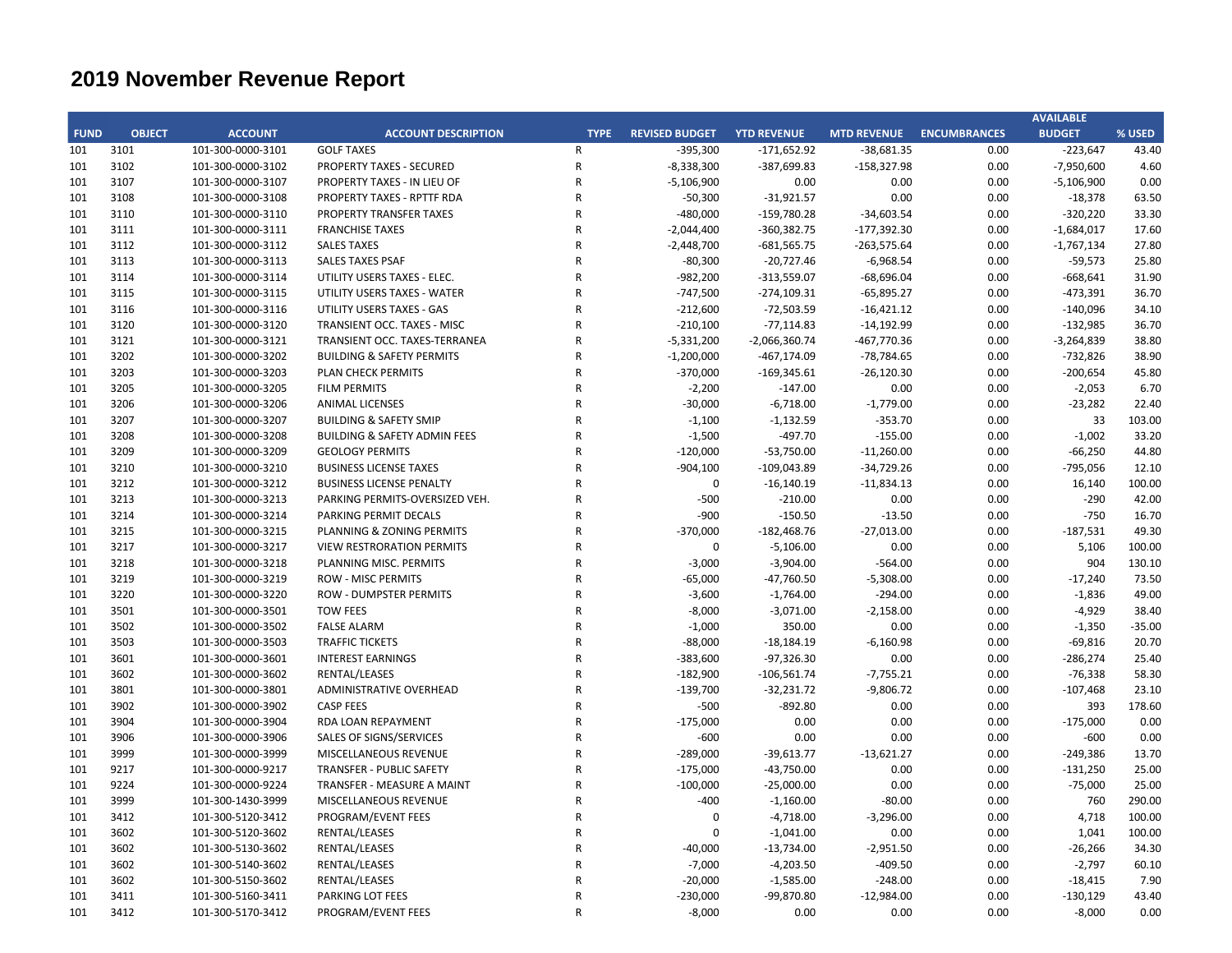|             |               |                   |                                    |                |                       |                    |                    |                     | <b>AVAILABLE</b> |        |
|-------------|---------------|-------------------|------------------------------------|----------------|-----------------------|--------------------|--------------------|---------------------|------------------|--------|
| <b>FUND</b> | <b>OBJECT</b> | <b>ACCOUNT</b>    | <b>ACCOUNT DESCRIPTION</b>         | <b>TYPE</b>    | <b>REVISED BUDGET</b> | <b>YTD REVENUE</b> | <b>MTD REVENUE</b> | <b>ENCUMBRANCES</b> | <b>BUDGET</b>    | % USED |
| 101         | 3901          | 101-300-5170-3901 | <b>DONATIONS</b>                   | $\mathsf{R}$   | $-16,000$             | $-100.00$          | 0.00               | 0.00                | $-15,900$        | 0.60   |
| 101         | 3602          | 101-300-5180-3602 | RENTAL/LEASES                      | ${\sf R}$      | $-205,000$            | $-69,581.00$       | $-30,978.00$       | 0.00                | $-135,419$       | 33.90  |
| 101         | 3701          | 101-300-5180-3701 | PVIC SALES TAXABLE                 | $\mathsf{R}$   | $-120,000$            | $-50,192.69$       | $-10,453.05$       | 0.00                | $-69,807$        | 41.80  |
| 101         | 3901          | 101-300-5180-3901 | <b>DONATIONS</b>                   | $\mathsf{R}$   | 0                     | $-5,057.75$        | $-832.00$          | 0.00                | 5,058            | 100.00 |
| 101         | 3412          | 101-300-5190-3412 | PROGRAM/EVENT FEES                 | $\mathsf{R}$   | $-6,000$              | $-2,277.00$        | $-315.00$          | 0.00                | $-3,723$         | 38.00  |
| 101         | 3901          | 101-300-5190-3901 | <b>DONATIONS</b>                   | $\overline{R}$ | $-3,000$              | $-902.00$          | 0.00               | 0.00                | $-2,098$         | 30.10  |
| 101         | 3504          | 101-300-4140-3504 | <b>CODE ENFORCEMENT CITATIONS</b>  | $\overline{R}$ | $\pmb{0}$             | $-13,137.88$       | $-7,600.00$        | 0.00                | 13,138           | 100.00 |
| 101         | 3412          | 101-300-5131-3412 | PROGRAM/EVENT FEES                 | $\overline{R}$ | $\mathbf 0$           | $-19,609.00$       | $-5,652.00$        | 0.00                | 19,609           | 100.00 |
| 202         | 3304          | 202-300-0000-3304 | STATE GRANTS - SECTION 2103        | $\mathsf{R}$   | $-364,400$            | $-120,008.52$      | 0.00               | 0.00                | -244,391         | 32.90  |
| 202         | 3305          | 202-300-0000-3305 | <b>STATE GRANTS - SECTION 2105</b> | $\overline{R}$ | $-237,700$            | $-80,295.16$       | 0.00               | 0.00                | $-157,405$       | 33.80  |
| 202         | 3306          | 202-300-0000-3306 | STATE GRANTS - SECTION 2106        | $\mathsf{R}$   | $-145,100$            | $-48,569.05$       | 0.00               | 0.00                | $-96,531$        | 33.50  |
| 202         | 3307          | 202-300-0000-3307 | STATE GRANTS - SECTION 2107        | $\mathsf{R}$   | $-312,100$            | $-91,153.00$       | 0.00               | 0.00                | $-220,947$       | 29.20  |
| 202         | 3308          | 202-300-0000-3308 | STATE GRANTS - SECTION 2107.5      | $\mathsf{R}$   | $-6,000$              | $-6,000.00$        | 0.00               | 0.00                | 0                | 100.00 |
| 202         | 3309          | 202-300-0000-3309 | STATE GAS TAX - SB1                | $\mathsf{R}$   | $-707,100$            | $-212,118.34$      | $-145,296.17$      | 0.00                | -494,982         | 30.00  |
| 202         | 3601          | 202-300-0000-3601 | <b>INTEREST EARNINGS</b>           | $\mathsf{R}$   | $-6,800$              | $-5,150.48$        | 0.00               | 0.00                | $-1,650$         | 75.70  |
| 202         | 3999          | 202-300-0000-3999 | MISCELLANEOUS REVENUE              | $\mathsf{R}$   | $-48,200$             | $-1,432.00$        | 75,073.17          | 0.00                | $-46,768$        | 3.00   |
| 203         | 3601          | 203-300-0000-3601 | <b>INTEREST EARNINGS</b>           | $\overline{R}$ | $-300$                | $-148.45$          | 0.00               | 0.00                | $-152$           | 49.50  |
| 209         | 3102          | 209-300-0000-3102 | <b>PROPERTY TAXES - SECURED</b>    | $\mathsf{R}$   | $-2,300$              | $-128.90$          | $-52.44$           | 0.00                | $-2,171$         | 5.60   |
| 209         | 3601          | 209-300-0000-3601 | <b>INTEREST EARNINGS</b>           | $\mathsf{R}$   | $-200$                | $-171.68$          | 0.00               | 0.00                | $-28$            | 85.80  |
| 211         | 3102          | 211-300-0000-3102 | <b>PROPERTY TAXES - SECURED</b>    | $\mathsf{R}$   | $-606,800$            | $-32,394.32$       | $-13,308.91$       | 0.00                | $-574,406$       | 5.30   |
| 211         | 3601          | 211-300-0000-3601 | <b>INTEREST EARNINGS</b>           | $\overline{R}$ | $-21,200$             | $-7,520.25$        | 0.00               | 0.00                | $-13,680$        | 35.50  |
| 213         | 3302          | 213-300-0000-3302 | <b>STATE GRANTS</b>                | $\overline{R}$ | $-22,100$             | 0.00               | 0.00               | 0.00                | $-22,100$        | 0.00   |
| 213         | 3406          | 213-300-0000-3406 | <b>WASTE REDUCTION FEES</b>        | $\overline{R}$ | $-185,000$            | $-49,737.35$       | $-130.18$          | 0.00                | $-135,263$       | 26.90  |
| 213         | 3601          | 213-300-0000-3601 | <b>INTEREST EARNINGS</b>           | $\mathsf{R}$   | $-4,600$              | $-2,293.96$        | 0.00               | 0.00                | $-2,306$         | 49.90  |
| 214         | 3303          | 214-300-0000-3303 | <b>LOCAL GRANTS</b>                | $\overline{R}$ | $-50,000$             | 0.00               | 0.00               | 0.00                | $-50,000$        | 0.00   |
| 214         | 3601          | 214-300-0000-3601 | <b>INTEREST EARNINGS</b>           | $\mathsf{R}$   | -900                  | $-482.76$          | 0.00               | 0.00                | $-417$           | 53.60  |
| 215         | 3303          | 215-300-0000-3303 | <b>LOCAL GRANTS</b>                | $\overline{R}$ | $-696,200$            | $-306,382.56$      | $-60,067.78$       | 0.00                | -389,817         | 44.00  |
| 215         | 3601          | 215-300-0000-3601 | <b>INTEREST EARNINGS</b>           | $\overline{R}$ | $-6,200$              | $-3,689.83$        | 0.00               | 0.00                | $-2,510$         | 59.50  |
| 216         | 3303          | 216-300-0000-3303 | <b>LOCAL GRANTS</b>                | $\overline{R}$ | -839,400              | $-369,352.93$      | $-72,418.84$       | 0.00                | -470,047         | 44.00  |
| 216         | 3601          | 216-300-0000-3601 | <b>INTEREST EARNINGS</b>           | $\mathsf{R}$   | $-10,000$             | $-12,755.74$       | 0.00               | 0.00                | 2,756            | 127.60 |
| 217         | 3302          | 217-300-0000-3302 | <b>STATE GRANTS</b>                | $\overline{R}$ | $-130,000$            | $-103,526.74$      | $-27,533.63$       | 0.00                | $-26,473$        | 79.60  |
| 217         | 3601          | 217-300-0000-3601 | <b>INTEREST EARNINGS</b>           | $\mathsf{R}$   | $-1,000$              | $-509.13$          | 0.00               | 0.00                | $-491$           | 50.90  |
| 220         | 3303          | 220-300-0000-3303 | <b>LOCAL GRANTS</b>                | $\overline{R}$ | $-522,200$            | $-229,606.89$      | $-45,000.74$       | 0.00                | $-292,593$       | 44.00  |
| 220         | 3601          | 220-300-0000-3601 | <b>INTEREST EARNINGS</b>           | $\mathsf{R}$   | $-23,200$             | $-4,728.11$        | 0.00               | 0.00                | $-18,472$        | 20.40  |
| 221         | 3303          | 221-300-0000-3303 | <b>LOCAL GRANTS</b>                | $\mathsf{R}$   | $-591,800$            | $-257,413.96$      | $-50,407.44$       | 0.00                | $-334,386$       | 43.50  |
| 221         | 3601          | 221-300-0000-3601 | <b>INTEREST EARNINGS</b>           | $\mathsf{R}$   | $-300$                | $-422.59$          | 0.00               | 0.00                | 123              | 140.90 |
| 222         | 3601          | 222-300-0000-3601 | <b>INTEREST EARNINGS</b>           | $\mathsf{R}$   | $-12,400$             | $-4,762.73$        | 0.00               | 0.00                | $-7,637$         | 38.40  |
| 223         | 3601          | 223-300-0000-3601 | <b>INTEREST EARNINGS</b>           | $\overline{R}$ | $-8,100$              | $-3,995.93$        | 0.00               | 0.00                | $-4,104$         | 49.30  |
| 223         | 9101          | 223-300-0000-9101 | TRANSFER - GENERAL FUND            | $\mathsf{R}$   | $-35,000$             | $-8,750.00$        | 0.00               | 0.00                | $-26,250$        | 25.00  |
| 224         | 3303          | 224-300-0000-3303 | <b>LOCAL GRANTS</b>                | $\overline{R}$ | $-90,000$             | 0.00               | 0.00               | 0.00                | $-90,000$        | 0.00   |
| 224         | 3601          | 224-300-0000-3601 | <b>INTEREST EARNINGS</b>           | $\overline{R}$ | $-1,100$              | $-305.25$          | 0.00               | 0.00                | $-795$           | 27.80  |
| 225         | 3102          | 225-300-0000-3102 | PROPERTY TAXES - SECURED           | $\overline{R}$ | $-55,100$             | 0.00               | 0.00               | 0.00                | $-55,100$        | 0.00   |
| 225         | 3601          | 225-300-0000-3601 | <b>INTEREST EARNINGS</b>           | $\mathsf{R}$   | $-1,900$              | $-1,935.96$        | 0.00               | 0.00                | 36               | 101.90 |
| 225         | 9330          | 225-300-0000-9330 | TRANSFER - INFRASTRUCTURE          | $\mathsf{R}$   | $-455,000$            | $-113,750.00$      | 0.00               | 0.00                | $-341,250$       | 25.00  |
| 227         | 3601          | 227-300-0000-3601 | <b>INTEREST EARNINGS</b>           | $\mathsf{R}$   | -900                  | $-7.98$            | 0.00               | 0.00                | $-892$           | 0.90   |
| 228         | 3601          | 228-300-0000-3601 | <b>INTEREST EARNINGS</b>           | $\mathsf{R}$   | $-9,500$              | $-4,046.91$        | 0.00               | 0.00                | $-5,453$         | 42.60  |
| 228         | 3901          | 228-300-0000-3901 | <b>DONATIONS</b>                   | $\mathsf{R}$   | 0                     | $-6,500.00$        | 0.00               | 0.00                | 6,500            | 100.00 |
| 285         | 3601          | 285-300-0000-3601 | <b>INTEREST EARNINGS</b>           | $\mathsf{R}$   | $-1,100$              | $-675.30$          | 0.00               | 0.00                | $-425$           | 61.40  |
| 285         | 9101          | 285-300-0000-9101 | TRANSFER - GENERAL FUND            | $\mathsf{R}$   | $-55,000$             | $-13,750.00$       | 0.00               | 0.00                | $-41,250$        | 25.00  |
|             |               |                   |                                    |                |                       |                    |                    |                     |                  |        |